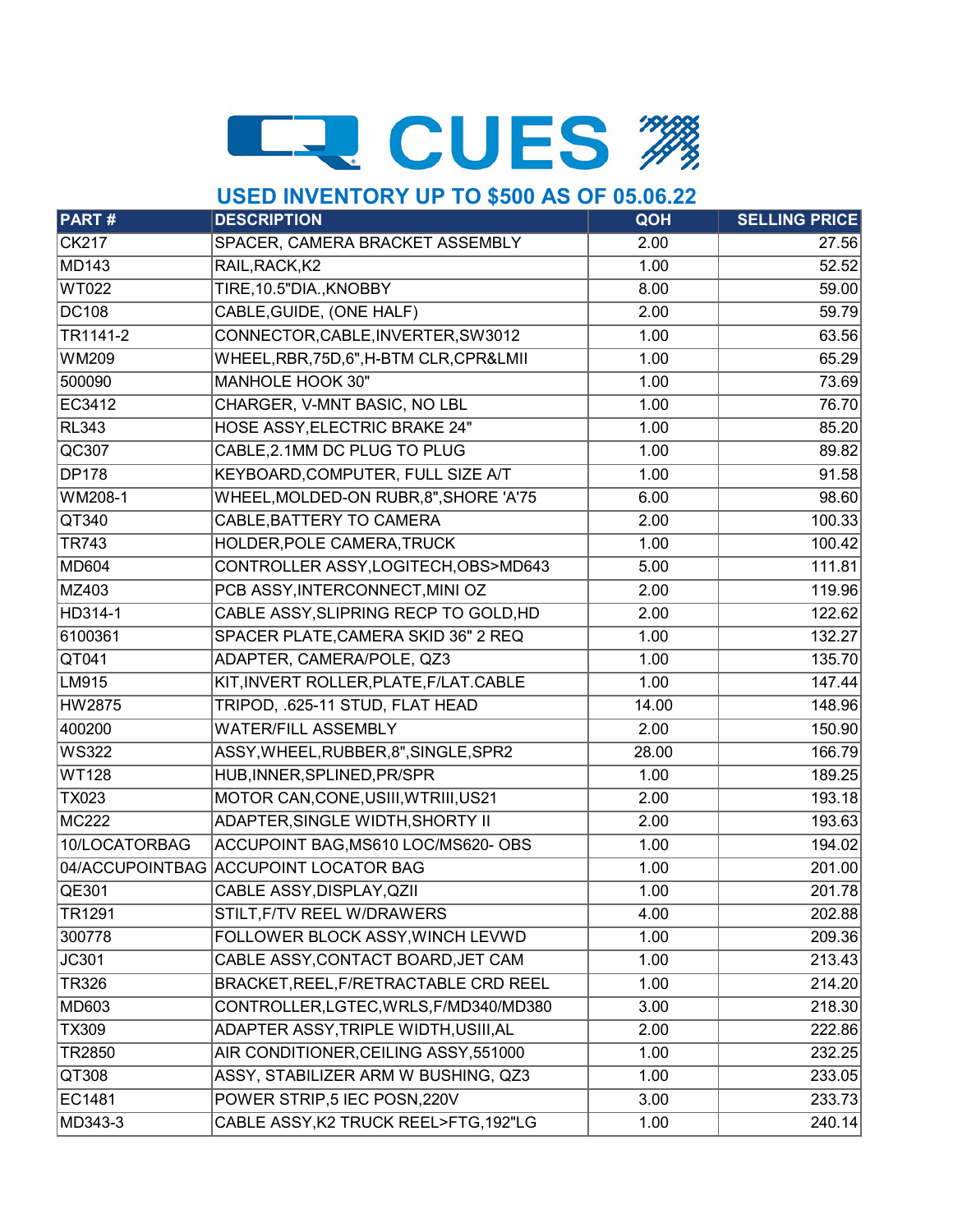| MD633          | CONTROLLER ASSY, XBOX360, WRLSS, OBS     | 1.00  | 242.03 |
|----------------|------------------------------------------|-------|--------|
| CZ028          | <b>BEARING BLOCK, FRONT, OZ II</b>       | 1.00  | 256.59 |
| 310026         | MOTOR, AGITATOR 1/20HP 1550RPM, 115V     | 1.00  | 258.33 |
| <b>NP056</b>   | <b>BRACKET, FOOT PEDAL, NPR</b>          | 1.00  | 262.41 |
| 17/RP3025E10-5 | 5M ROD INTERFACE CABLE (VULCAN)          | 1.00  | 271.17 |
| 8719           | <b>SKID, RAIL F/CUTTER</b>               | 2.00  | 276.56 |
| WT093-1        | WHEEL, STL, 8"PVC PIPE, 10/12 GRIT       | 6.00  | 277.75 |
| <b>CH117</b>   | CASE, CONTROL UNIT, SEAHORSE SE520, V2   | 2.00  | 278.98 |
| <b>KC098</b>   | AIR MOTOR CLAMP, SUB6", F/KC097          | 3.00  | 286.92 |
| JC100          | CASE, W/ THREADED MOUNTS & MODS          | 3.00  | 288.03 |
| <b>NP076</b>   | MOUNT, MONITOR LCD SWIVEL                | 1.00  | 312.86 |
| EC1094         | POWER SUPPLY, 3 OUTPUT, LINEAR-OBS       | 1.00  | 322.52 |
| MZ310          | CABLE ASSY, 5-P>6-P, OZIII OBS.>MZ341    | 1.00  | 323.47 |
| <b>RL366</b>   | CABLE, CCU TO REEL CONTROLLER, 4FT       | 1.00  | 334.92 |
| <b>TR3525</b>  | PUMP, WATER, 100PSI, 1.8GPM, 12V, SWITCH | 2.00  | 339.75 |
| 10/RP2826      | P330/P340 CLAMP -OBS                     | 2.00  | 340.38 |
| TZ027          | MOUNT, CAMERA                            | 1.00  | 346.30 |
| <b>GK164</b>   | COVER, PLATE, HOUSING, GK, NEW           | 1.00  | 346.93 |
| <b>RL064</b>   | PLATE, RH, BRAKE, 4000 REEL              | 1.00  | 349.44 |
| <b>RL068</b>   | ROTOR DISK ASSY, BRAKE, 4000 REEL        | 1.00  | 365.87 |
| WM096-1        | WHEEL, STL, 6"PVC PIPE, QCKCHG 10/12GR   | 5.00  | 366.46 |
| LT330          | CABLE GUIDE ASSY, TV RL MNT, LMP-OBS     | 3.00  | 369.47 |
| WS112-1        | WHEEL, STL, 8"PIPE SINGLE PT 10/12GR     | 4.00  | 374.38 |
| LP035          | RUNNER, SKID(X3)LSR PROFILER 23"-60"     | 1.00  | 377.64 |
| <b>MC317</b>   | Y ELIMINATOR, S/C, P&T, FLAT, SHORTY     | 1.00  | 381.70 |
| 770119         | Y ELIMINATOR, M/C, CUTTER, CAM FIRST     | 2.00  | 391.00 |
| <b>WT081</b>   | WHEEL, STL, 10-15"PVC PIPE PR1/SPR1      | 5.00  | 396.39 |
| LT331          | CABLE GUIDE ASSY, FTG.MTR.MOUNT, LAMP    | 3.00  | 403.79 |
| <b>TM040</b>   | <b>CABLE ASSY, 12&gt;5+4</b>             | 1.00  | 403.90 |
| <b>DP603</b>   | VIDEO CAPTURE, USB PLEXTOR MPEG1/2/4     | 3.00  | 409.11 |
| TX305          | TRACK ASSY, RND CLEAT, 30 CNT, USIII     | 2.00  | 410.98 |
| 790011         | MODULE, PC TRANSMITTER P & T             | 12.00 | 411.46 |
| <b>MC417</b>   | Y ELIMINATOR, FLAT, W/TAP, F/RVC M/C     | 3.00  | 411.71 |
| <b>TR317</b>   | ADAPTER CABLE, MOLDED, 12/5/4 (BLACK)    | 1.00  | 411.87 |
| HW4814         | SLIDE, ACCURIDE, LH, 48" LOCKING, DRAWR  | 1.00  | 412.99 |
| WS112-2        | WHEEL, STEEL, 8", SINGLE PT, SPIKE       | 6.00  | 413.19 |
| 1650120        | CABLE ASSY, 12PIN TO 5&4-PIN FEMALE      | 1.00  | 414.18 |
| 750142         | CARTRIDGE, LIGHT, HPL10+, INCANDESCANT   | 2.00  | 417.11 |
| <b>WM150</b>   | HOUSING, MAIN, CAMERA, REARVIEW, CPR     | 1.00  | 418.33 |
| LM003          | HOUSING, MOTOR, REAR, LAMPII             | 2.00  | 419.17 |
| <b>KC302</b>   | CABLE ASSY, 6P/8PFISCHER, 15.25"LG, CT   | 1.00  | 419.80 |
| WM108-1        | WHEEL, STL, 10-15"PIPE, QCK CHG 10/12G   | 2.00  | 420.31 |
| HD311          | CABLE ASSY, HD12>US21 W/HD CAM           | 3.00  | 431.96 |
| 3005250        | TRANSMISSION, F/ 1200 REEL               | 3.00  | 434.78 |
| TR2427         | BOX ASY, SWITCH, AIR SOLENOID, SCHWALM   | 1.00  | 448.17 |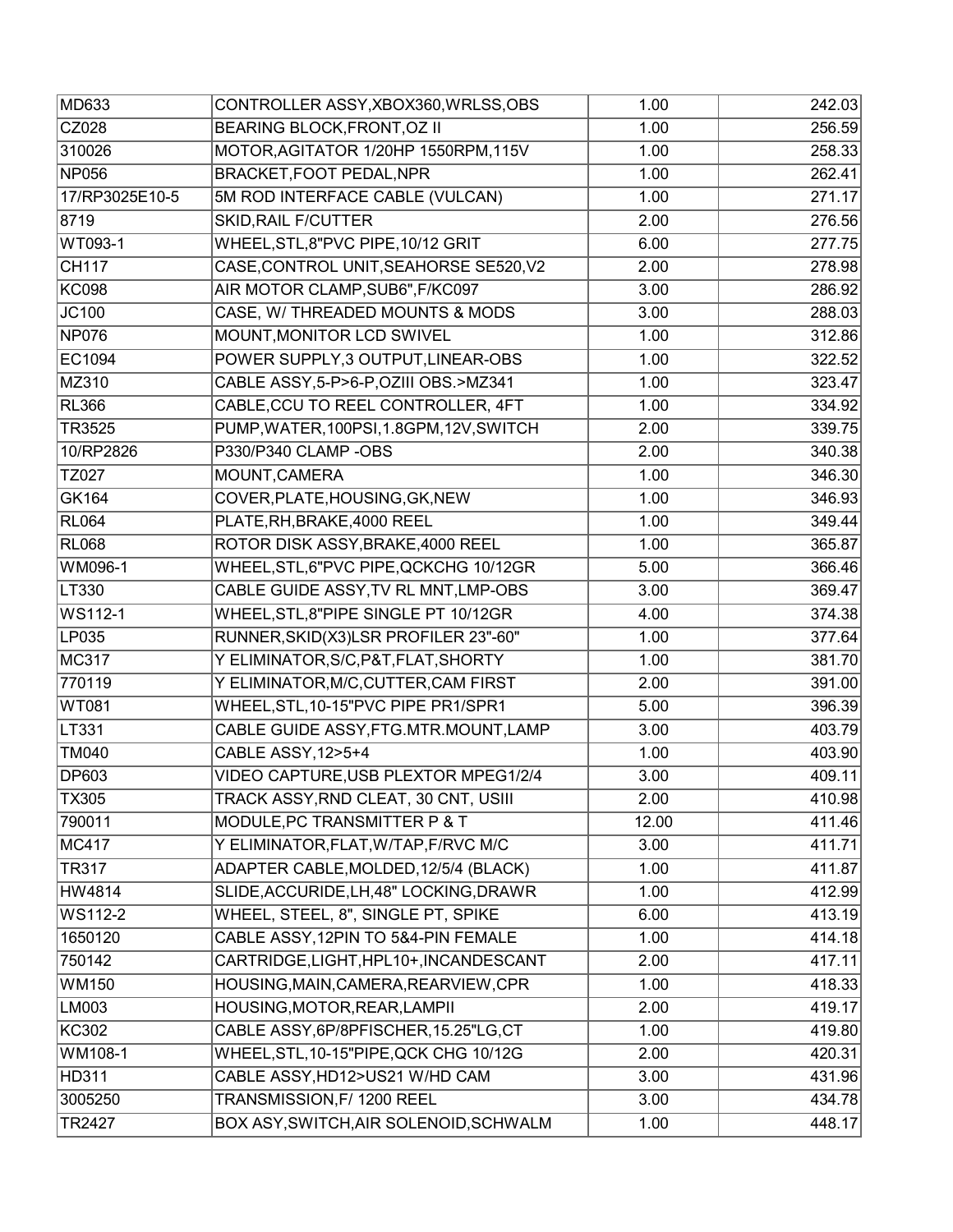| <b>WS112</b> | WHEEL, STL, 8"PIPE SINGLE PT SSG390      | 5.00  | 453.84 |
|--------------|------------------------------------------|-------|--------|
| WM108-2      | WHEEL, STL, 10-15"PIPE, QCK CHG, SPIKE   | 6.00  | 460.19 |
| <b>SF106</b> | VERTICAL SIDE PLATER, FLOAT, SONAR       | 1.00  | 461.14 |
| <b>HD308</b> | ADAPTER, DUC, HD12>PR/SPR, W/O LFT, 32"  | 1.00  | 463.11 |
| WT105        | Y ELIMINATOR, M/C SHORT, RVC+CVC, PR     | 1.00  | 463.14 |
| WT314        | TIRE ASSY, RGHT, CHEV. 18-48" PIPE, P.R. | 2.00  | 467.96 |
| WT314-1      | TIRE ASSY, LEFT, CHEV. 18-48" PIPE, P.R. | 2.00  | 467.96 |
| CZ089        | MOTOR, 5W, 690:1, MAXON, F/ OZ II & III  | 1.00  | 468.98 |
| <b>SS301</b> | CABLE ASSY, 12 TO 5/4/3 M/C              | 1.00  | 472.47 |
| MZ410        | PCB ASSY, BUCK SWITCHER, K2              | 1.00  | 476.06 |
| WT313        | TIRE ASSY, KNOBBY, 18-48"PIPE, P-RANGR   | 1.00  | 484.74 |
| WM907        | KIT, WHEEL, RUBBER, 6"LINED, CPR/LMP2    | 1.00  | 485.88 |
| EC3423       | BATTERY PACK, 98WH CUES LBLS             | 12.00 | 490.87 |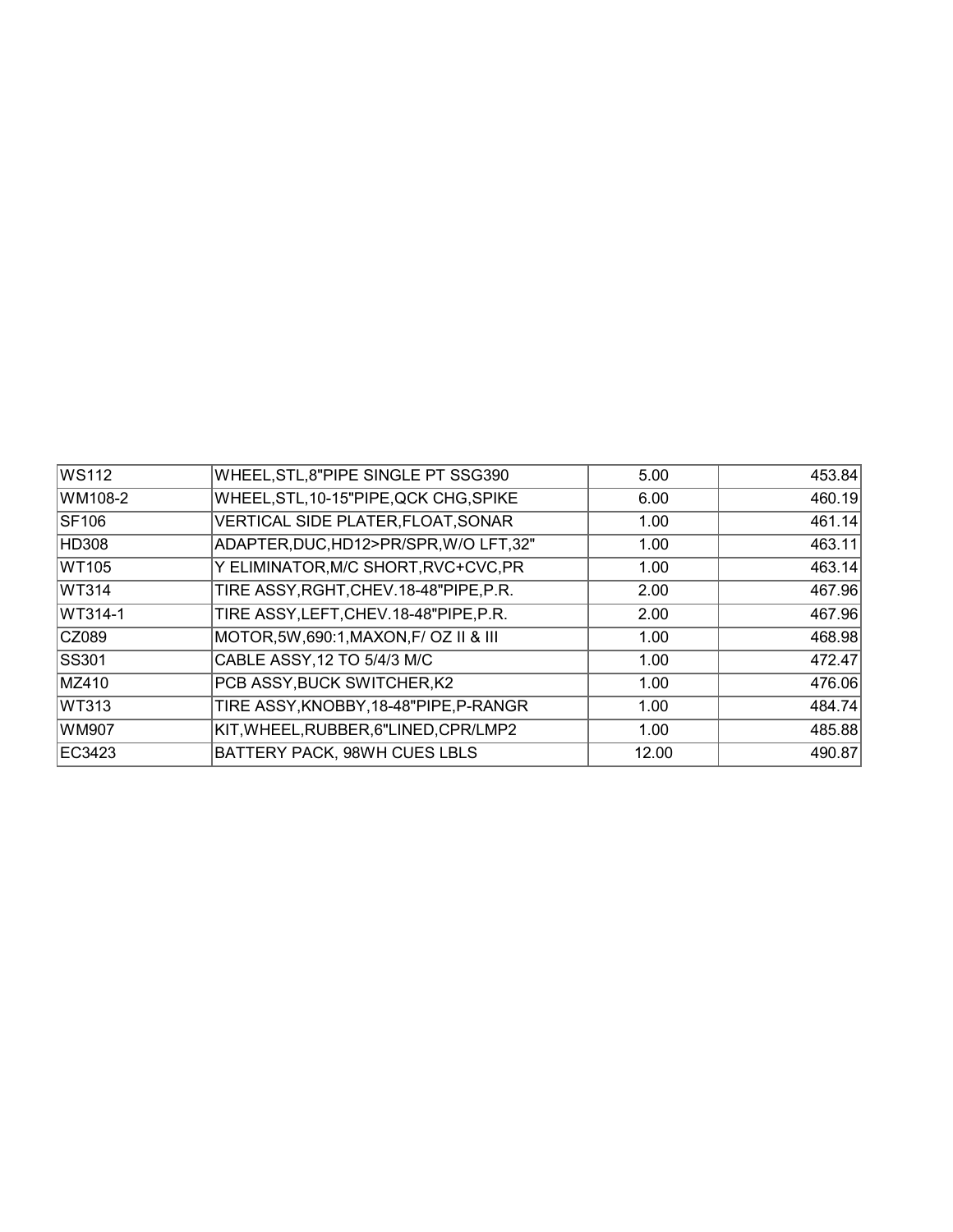# **ER CUES ##**

### **USED INVENTORY BETWEEN \$500 - \$1000 AS OF 05.06.22**

| <b>PART#</b>   | <b>DESCRIPTION</b>                      | QOH   | <b>SELLING PRICE</b> |
|----------------|-----------------------------------------|-------|----------------------|
| 10/UNISKID     | UNIVERSAL ROLLER SKID 6-12IN            | 1.00  | 546.88               |
| 17/RP3025E11-5 | 5M P.DRUM/PSU-CMOD CABLE (VULCAN)       | 3.00  | 549.15               |
| <b>MC208</b>   | TRACK ASSY, RND CLEAT, 47 LINK SHORTY   | 1.00  | 561.01               |
| CZ063          | CAP, REAR, F/CZ061 CAM. MODULE HOUSING  | 64.00 | 561.25               |
| GX113          | SOLID STATE DRV, 64GB, 2.5, OBS>GX171   | 2.00  | 580.60               |
| CR319          | ADAPTER ASSY, COILER CX1, TEST BOX      | 1.00  | 581.86               |
| <b>TR1391</b>  | SWITCH TRANSFER ASSY, 110VAC            | 2.00  | 591.88               |
| TR1302         | REMOTE ASSY, TRANSPORTER                | 3.00  | 611.40               |
| TZ394          | TRIPOD LEG ASSY, LITE-W8 C-F.TRIPOD     | 1.00  | 613.96               |
| LM902          | KIT, CHUTE, F/8"-15", PIPE, LAMPII      | 1.00  | 631.22               |
| LL355          | CABLE ASSY, 12 PIN TO LP&T              | 5.00  | 642.85               |
| DP619          | UPS, BACKUPS RS 800, OBS>GX143          | 1.00  | 644.19               |
| <b>CK366</b>   | KIT, WHEEL, 3", RUBBER                  | 1.00  | 645.30               |
| <b>TR470</b>   | SPOT LIGHT ASSY, W/REEL, 400000CP       | 1.00  | 646.73               |
| <b>RL083</b>   | BRAKE, DISK, CALIPER, 4000 REEL         | 1.00  | 659.69               |
| EL303          | VICOR, MINI MOD, DC-DC CONVERTOR        | 1.00  | 663.30               |
| GP001          | POLE PRISM, 8.5', QUICK RELEASE, SECO   | 2.00  | 673.36               |
| <b>MC241</b>   | PLATE, MOTOR MTG, SPROCKET, ULTRA       | 1.00  | 674.39               |
| CK147-1        | WHEEL, STEEL, 5 IN, SYNTH DIAMOND       | 8.00  | 678.49               |
| <b>EL281</b>   | MOTOR, REPLACEMENT, F/SMALL CUTTER      | 9.00  | 679.15               |
| <b>WS088</b>   | CAN, MOTOR, SPR, REAR VIEW CAM          | 1.00  | 680.64               |
| LM401          | PCB ASSY, MODEM & VIDEO, MC, LAMP II    | 1.00  | 689.55               |
| <b>EC300</b>   | CHARGER, 220V, 50HZ, 40AMP              | 1.00  | 690.21               |
| LM353          | CONTROLLER, REMOTE, RET/REL, LAMPII RL  | 3.00  | 702.98               |
| LP024          | SKID, ADAPTER, CENTERING FIXTURE        | 1.00  | 734.30               |
| <b>WM905</b>   | KIT, SPACERS F/7.5"P, WTR, LAMPII, CPR  | 1.00  | 783.19               |
| <b>KC014</b>   | CABLE ASSY, CUTTER, M/C, 9"CAM/70"CUT   | 2.00  | 792.04               |
| HD341          | CABLE ASSY, TEST, SYS SEL, DUC, CATVS   | 4.00  | 797.67               |
| <b>CK119</b>   | <b>MOUNT, CUTTING HEAD</b>              | 1.00  | 800.18               |
| TR1364-1       | ENGINEER PNL ASSY, DIG 1 3/4, INV, BLK  | 1.00  | 818.99               |
| QE326          | LENS ASSY, WIDE ANGLE, QZ2-OBS          | 1.00  | 822.17               |
| <b>WM172</b>   | HOUSING, DR MOD, F/SEALS PWR LIFT, CPR  | 1.00  | 831.57               |
| MZ425-1        | PCB ASSY, DC&MICRPRCSR, MC, OZ3, W/ZOOM | 1.00  | 832.20               |
| LM709-2H       | CABLE, PUSH, BLUE, HYT, 100', LAMP II   | 1.00  | 833.96               |
| HD322          | CABLE, TEST, DUC CAM CONFG F/TRK-OBS    | 2.00  | 834.36               |
| HD903          | KIT, DUC TO US21, HD311                 | 3.00  | 866.11               |
| TR1141-1       | PANEL, REMOTE, INVERTER, SW3012         | 1.00  | 890.34               |
| <b>MC221B</b>  | ADAPTER, TRIPLE WIDTH, SHORTY BRASS     | 1.00  | 915.69               |
| <b>TR776</b>   | STORAGE, 1 DRAWER, ALUMINUM, AV12-1     | 1.00  | $\overline{916.26}$  |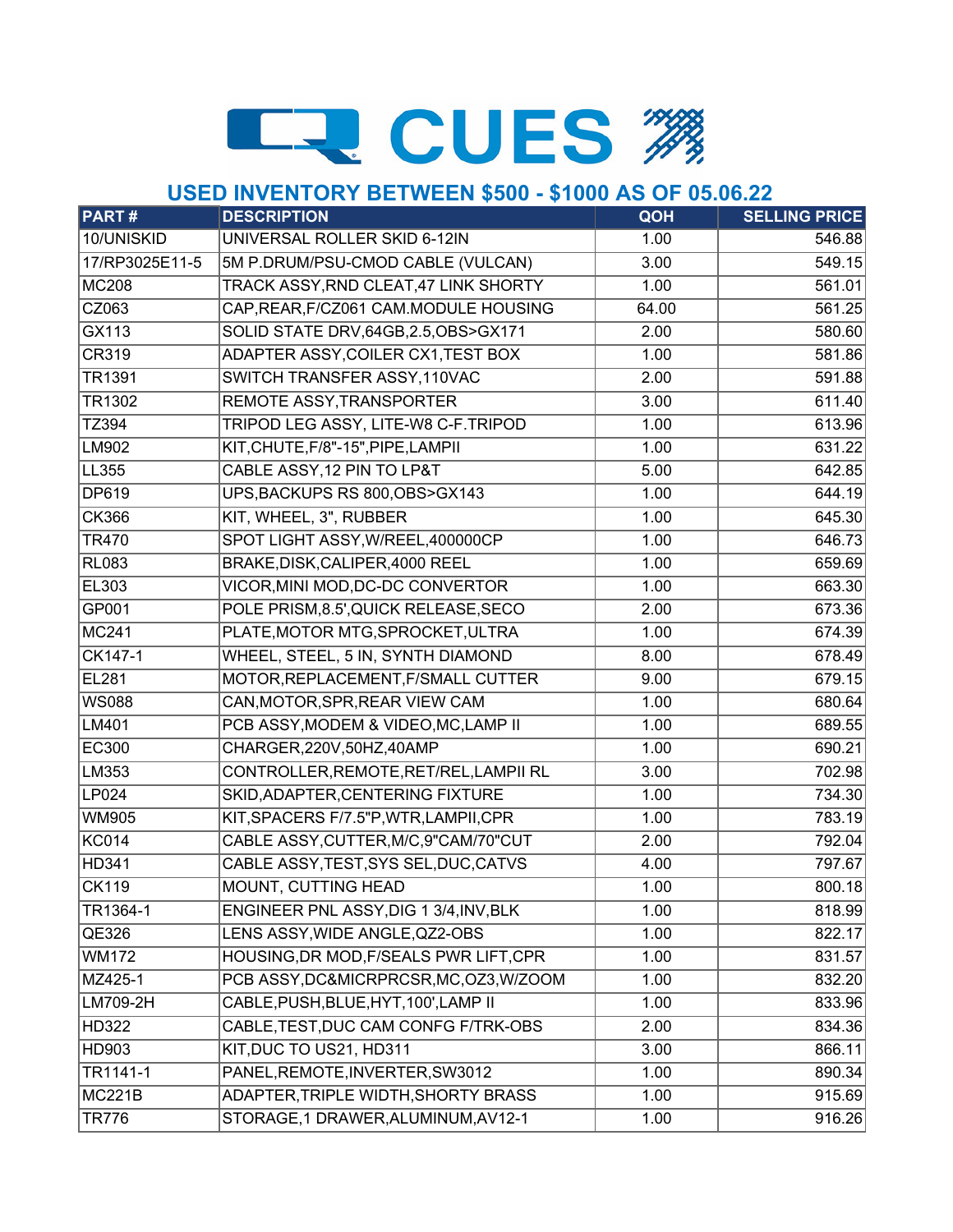| <b>SR311</b> | SONDE COIL ASSY, THREADED, 2-PIN           | 2.00 | 918.41 |
|--------------|--------------------------------------------|------|--------|
| $ QT400-P$   | PCB, POWER DRIVER BOARD                    | 1.00 | 920.39 |
| MD626        | <b>BUFFER ASSY, FTG, SWITCH SELECT, K2</b> | 1.00 | 935.60 |
| CZ303        | LIGHTHEAD MODULE ASSY, LED, OZ II          | 1.00 | 938.86 |
| MZ301        | LIGHTHEAD ASSY, OZ III                     | 5.00 | 938.86 |
| TR2880       | RECORDER, DVD, MAGNAVOX MDR865H            | 1.00 | 955.67 |
| HD911        | KIT, DUC TO PR/SPR, W/O LIFT, HD308        | 5.00 | 963.07 |
| TX918        | KIT, EXTENSION, F/18-24P, AL, OBS>TX911    | 1.00 | 968.23 |
| 200290       | DOOR, C/S 26X68 RH, #692668001             | 2.00 | 972.72 |
| MH113        | <b>GRATE ATTACHMENT, LIFTER PLUS II</b>    | 1.00 | 980.36 |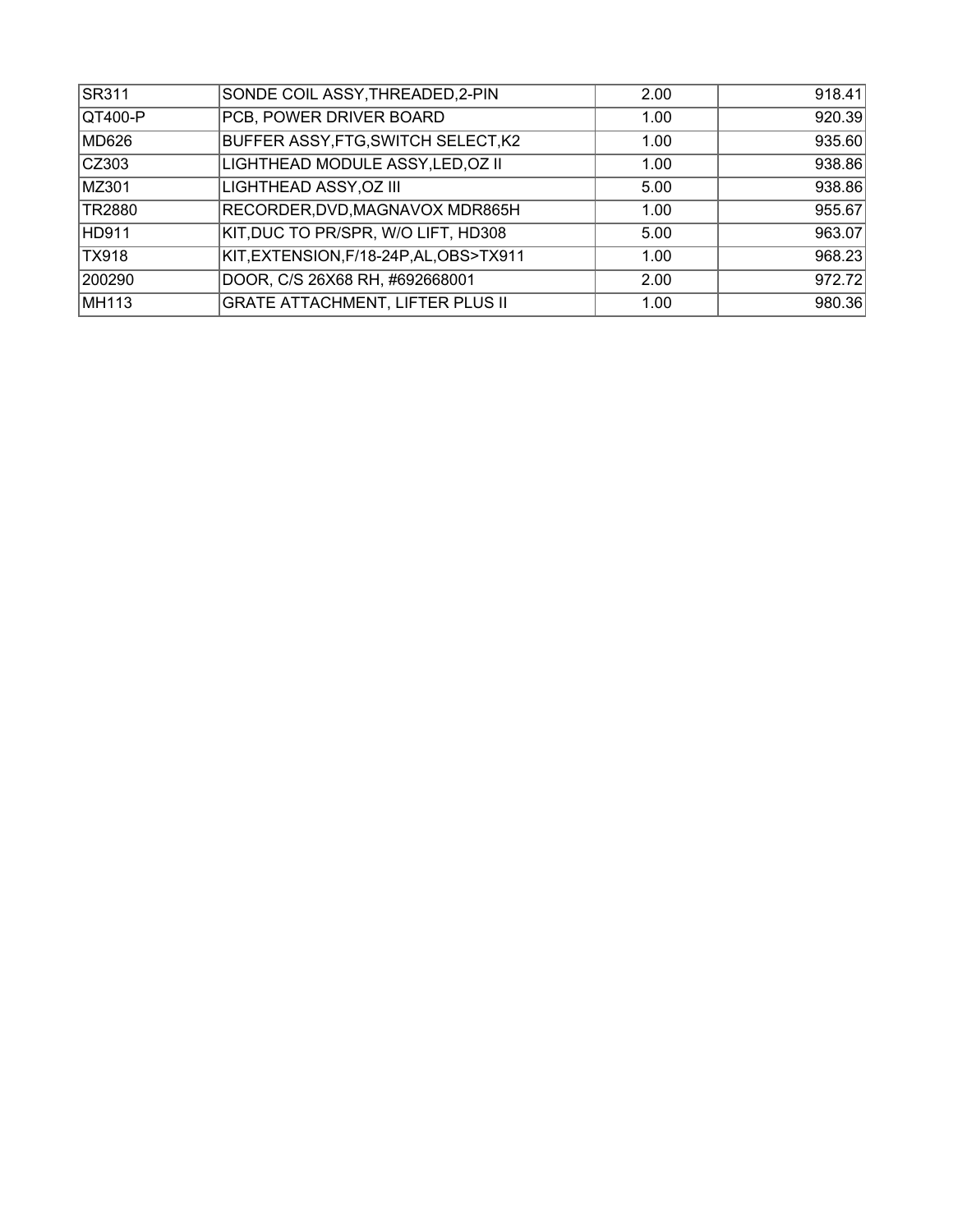# **LE CUES #**

#### **PART # DESCRIPTION QOH SELLING PRICE** LP073 CALIBRATION MARKER, 24-60"LSR, METRIC | 1.00 | 1,007.04 SF266 LID, MM ELECTRONICS ENCL, SOLID FX 1.00 1,029.54 LT357 SPEED CONTROL,LIS DOLLY 2.00 1, 2.00 1, 333.57 CK153 AIR MOTOR CART, 3/8-24 SHAFT-OBS 1.00 1,000 1,043.76 FM005 ENCODER, FOOTAGE, 10PPR, PIGTAIL 1.00 1.00 1.057.06 TX311 PLATE ASSY,BASE,RH,WHLD,WTRIII 1.00 1,080.39 SM361 CONTROLLER,RMT,HAND,IG,RL W/CLUTCH 1.00 1.089.51 KC097 AIR MOTOR ASSY, 9HP, SUB 6"PIPE 19.00 19.00 1,148.66 CM302 CABLE ASSY, PUSH, 100', MINI PUSH-OBS 1.00 1.00 1.182.22 LT220 MOTOR,1/8HP,43.9:1,130VDC - OBS 1.00 1,192.84 MK305 FRAME, PCU, ROUND BAR 1.00 1.00 1,207.87 HD913 KIT,DUC TO SPR W/P-LIFT, HD308-1 1.00 100 1,221.14 WM308 KIT,WHEEL,RUBBER,8",CPR/WTR3/LM2 1.00 1,224.52 QE304 CABLE ASSY, CAM/CNTRL, QZ2 40' 1.00 1.224.61 LT623 CABLE ASSY, INNER ARMORED, 87FT 4.00 1,226.81 KC099 AIR MOTOR ASSY, 9HP, KANGAROO CUT, 6" | 1.00 | 1,234.85 LM709-5H CABLE,PUSH,BLUE,HYT,150',LAMP II 6.00 1,250.93 WM310 KIT,WHEEL,RUBBER,10-15,CPR/WTR3/LM2 1.00 1,262.66 CH347-10PE CABLE ASSY,4 COND,BLK,PUSH,100',MP+ 1.00 1.00 1,287.12 QE924 KIT,DVR/SD ASSY,QZ2 - OBS SEE QE931 1.00 1.306.01 EL224 MOTOR, ELEC, 1/4 HP DC BODINE 2.00 1 2.00 1,307.25 SC314 TONE BOX ASSY, SCIII&OZII ON RST 1.00 1.00 1,315.64 QT101 VIDEO INTERFACE BOARD, Z3  $\vert$  3.00 1,355.65 MC219 KIT, EXTENSION, F/8"-15"PIPE, SHORTY21 4.00 4.00 1,358.46 GK043 FRONT PLATE, LINEAR HOUSING 2.00 1 2.00 1.361.52 LT265 MOTOR, ROTATE, 11W, 531:1, 8MM SHFT DIA 6.00 1,450.60 TL050 MOTOR,115VDC,.12HP,W/STANDOFF,-OBS. 1.00 1.451.76 KC107-1 GEARMOTOR,66:1,F/KC324 ASSY 1.00 1.00 1,479.91 SM362-1 CONTROLLER, IG RL W/CLUTCH, 230 VAC 1.00 1,00 1,485.10 LM709-6H CABLE,PUSH,BLUE,HYT,180',LAMPII 2.00 1,501.12 TR591 BATTERY, 8D, F/INVERTER 1.00 1.518.10 WS963 KIT,SPACER,10"-15" PIPE,SPRII/PRII | 2.00 1, 1,521.89 SS160 PUMP, DIAPHRAM 515 HUSKY 2.00 1,530.96 WS135 MOTOR, SL-MTI, REPLACEMENT F/WS136 2.00 1,551.34 LM116 MOTOR/GEARBOX,ROTATE,LAMP II 1093:1 2.00 1,560.74 LP032 SKID WAND,BATT, PWRD,UNIV, PROFILER 2.00 1573.50 WM312 KIT, WHEEL, PNEUM, 12-15", CPR/WTR3/LM2 | 2.00 | 1,586.15 WS042-1 MOTOR,GEAR,246:1 RAT,24VDC,W/PINS 1.00 1.00 1.592.93 **USED INVENTORY OVER \$1000 AS OF 05.06.22**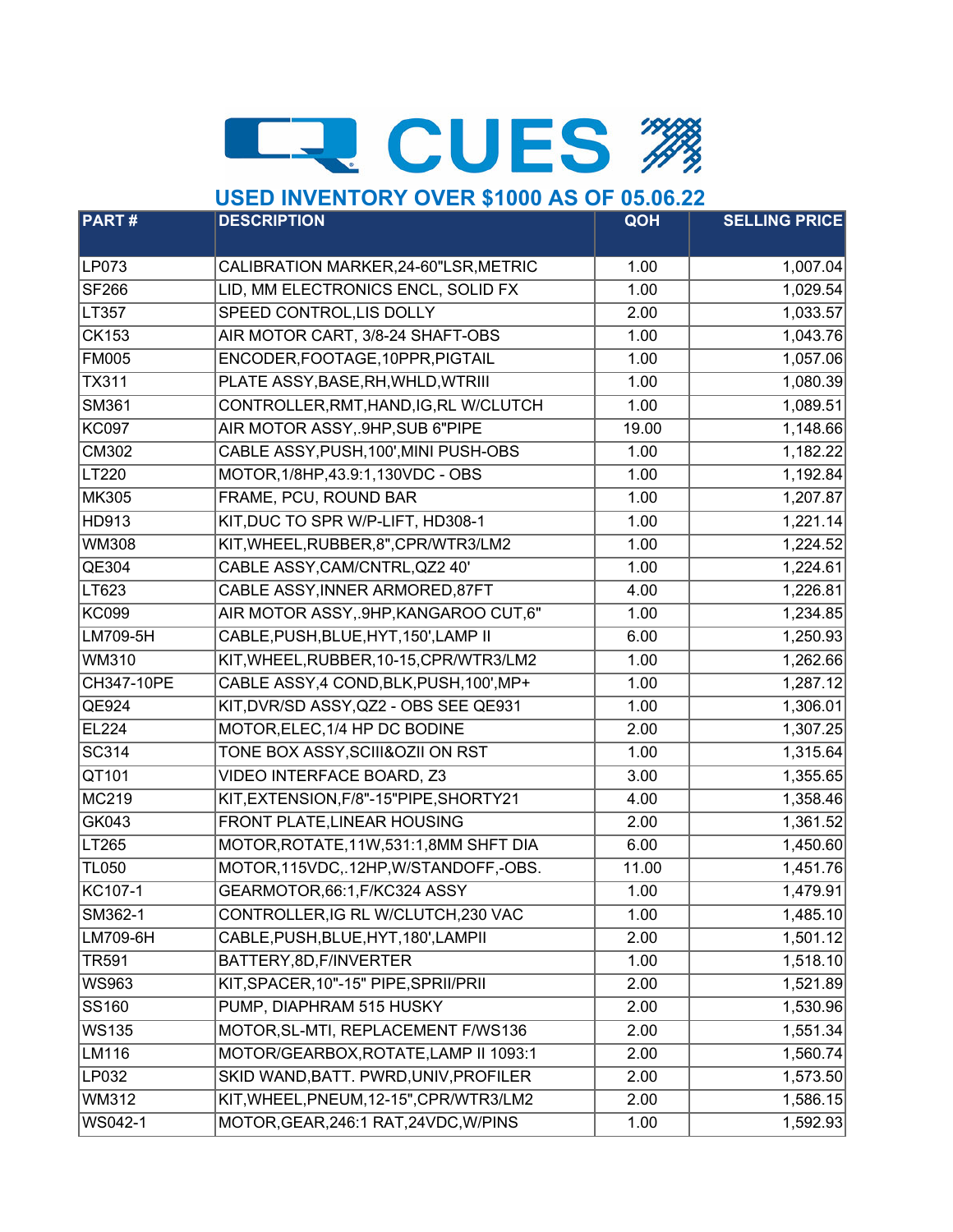| LM712-4H       | CABLE ASSY, PUSH, BLUE, HYT, 150', LMII  | 2.00  | 1,597.10 |
|----------------|------------------------------------------|-------|----------|
| QT100          | CAMERA, SONY BLOCK HD QZ3                | 2.00  | 1,597.25 |
| MH325          | CASE ASSY, SPIDER SCANNER                | 3.00  | 1,632.69 |
| LT101-1        | MOTOR/GEARBX, MAXON, 42V, 26:1, W/FLAT   | 1.00  | 1,640.79 |
| <b>WM328</b>   | BULKHEAD ASSY, CPR POWER LIFT            | 1.00  | 1,648.64 |
| <b>SC309</b>   | JOYSTICK, MODIFIED, SCIII, SMM/SPR       | 1.00  | 1,658.12 |
| 3007700-1      | LEVELWIND ASSY, REEL, 1/2"PITCH, BLACK   | 2.00  | 1,666.85 |
| <b>TB302</b>   | TEST UNIT, DIAGNOSTIC, PROSCOUT          | 1.00  | 1,670.25 |
| CK334          | KIT, WHEEL, 5", RUBBER                   | 1.00  | 1,673.16 |
| <b>RD002</b>   | TX-5 TRANSMITTER-OBS > MS620             | 4.00  | 1,674.20 |
| CH333-20H      | CABLE ASSY, PUSH, 200', BLK, MP+, OBS    | 2.00  | 1,782.25 |
| CK354          | AIR PREPARATION ASSEMBLY                 | 1.00  | 1,794.56 |
| MS620          | LINE TRACE TRANSMITR, 5WATT, W/O BATT    | 4.00  | 1,840.00 |
| <b>WS908</b>   | KIT, WHEEL, STL, 10-15, PR2/SPR2, 10/12G | 1.00  | 1,851.61 |
| CM302-20PE     | CABLE ASSY, PUSH, 200', BLK, PE, MP2020  | 2.00  | 1,859.45 |
| <b>TX911</b>   | KIT, EXTENSION, F/18-24" PIPE, AL, USIII | 4.00  | 1,877.02 |
| <b>WM307</b>   | KIT, WHEEL, STL, 6", CPR/LM2             | 2.00  | 1,923.14 |
| <b>KC076</b>   | HOUSING, BALLSCREW                       | 2.00  | 1,925.75 |
| MS610          | LOCATOR,512HZ,8KHZ,33KHZSONDE+LINE       | 3.00  | 1,944.85 |
| MS610-1        | LOCATOR, METRIC, 512, 8K, 33KHZ+LINE     | 1.00  | 1,944.85 |
| MS610          | LOCATOR,512HZ,8KHZ,33KHZSONDE+LINE       | 6.00  | 1,944.85 |
| MS610-1        | LOCATOR, METRIC, 512, 8K, 33KHZ+LINE     | 2.00  | 1,944.85 |
| <b>CK331</b>   | ASSY, AIR MOTOR, FWD FACING              | 1.00  | 1,958.27 |
| <b>WS911</b>   | KIT, WHEEL, PNEUMATIC, 18"+, PR2/SPR2    | 4.00  | 1,958.27 |
| <b>WS910</b>   | KIT, WHEEL, PNEUMATIC, 12-15", PR2/SPR2  | 2.00  | 1,984.34 |
| TP310          | PCB, PRODATA, W/O U8, 19, 20, 25, 33-OBS | 1.00  | 1,984.83 |
| <b>RD001</b>   | RD7100DL LOCATOR, MULTI, OBS>MS610       | 8.00  | 2,023.52 |
| QL041F2        | SLVE, 36" PIPE, 16 GAUGE, 24" L F2       | 1.00  | 2,045.00 |
| <b>TX325</b>   | TRACK MODULE ASSY, LEFTHAND, WTRIII      | 1.00  | 2,055.43 |
| 93/RP3353-120  | P342 ROD SPARE KIT + BAG 120M            | 1.00  | 2,064.97 |
| QE340          | DISPLAY ASSY, QZ2, NTSC, OBS. USE QE341  | 1.00  | 2,092.76 |
| 09/VT3060Z1    | P350 PENDANT CONTROL-OBS                 | 1.00  | 2,094.47 |
| CK325          | ASSY, AIR MOTOR, 45 ANGLE                | 1.00  | 2,100.10 |
| CW032          | PUMP ASSY, SCHWALM, NO TANK              | 1.00  | 2,107.12 |
| QT305          | BATTERY HOUSING ASSEMBLY                 | 4.00  | 2,113.15 |
| WM308-2        | KIT, WHEEL, STL, 8"P, CPR/WTR, OBS>WS906 | 3.00  | 2,190.08 |
| LT394-3        | CNTLR,LAMP-ALT CBL,OBS>LT625+LM365       | 1.00  | 2,191.68 |
| CR276-25PE     | CABLE ASSY, CX1, 250', .197 PUSHCBL, PE  | 1.00  | 2,192.52 |
| WM307-1        | KIT, WHEEL, STL, 6", CPR/LAMPII, 10/12 G | 2.00  | 2,202.24 |
| <b>CK200</b>   | MOTOR/GEARHEAD, 126:1, DRIVE             | 1.00  | 2,217.26 |
| WT903          | KIT, LIFT CONTROLLER, M/C, PIPE RANGER   | 1.00  | 2,245.27 |
| <b>WS906</b>   | KIT, WHEEL, ST, 8, PR&SPR2/CPR/WTR3/LM2  | 5.00  | 2,249.81 |
| <b>WS136</b>   | GEARMOTOR, SL-MTI, F/ SPR+LAMPII         | 1.00  | 2,277.38 |
| MS316          | LOCATOR, LF2000 DIGITAL, W/O XMIT-OBS    | 13.00 | 2,281.58 |
| <b>SF345-P</b> | ADAPTER ASSY, CATVS, SONAR ONLY, -OBS    | 1.00  | 2,290.90 |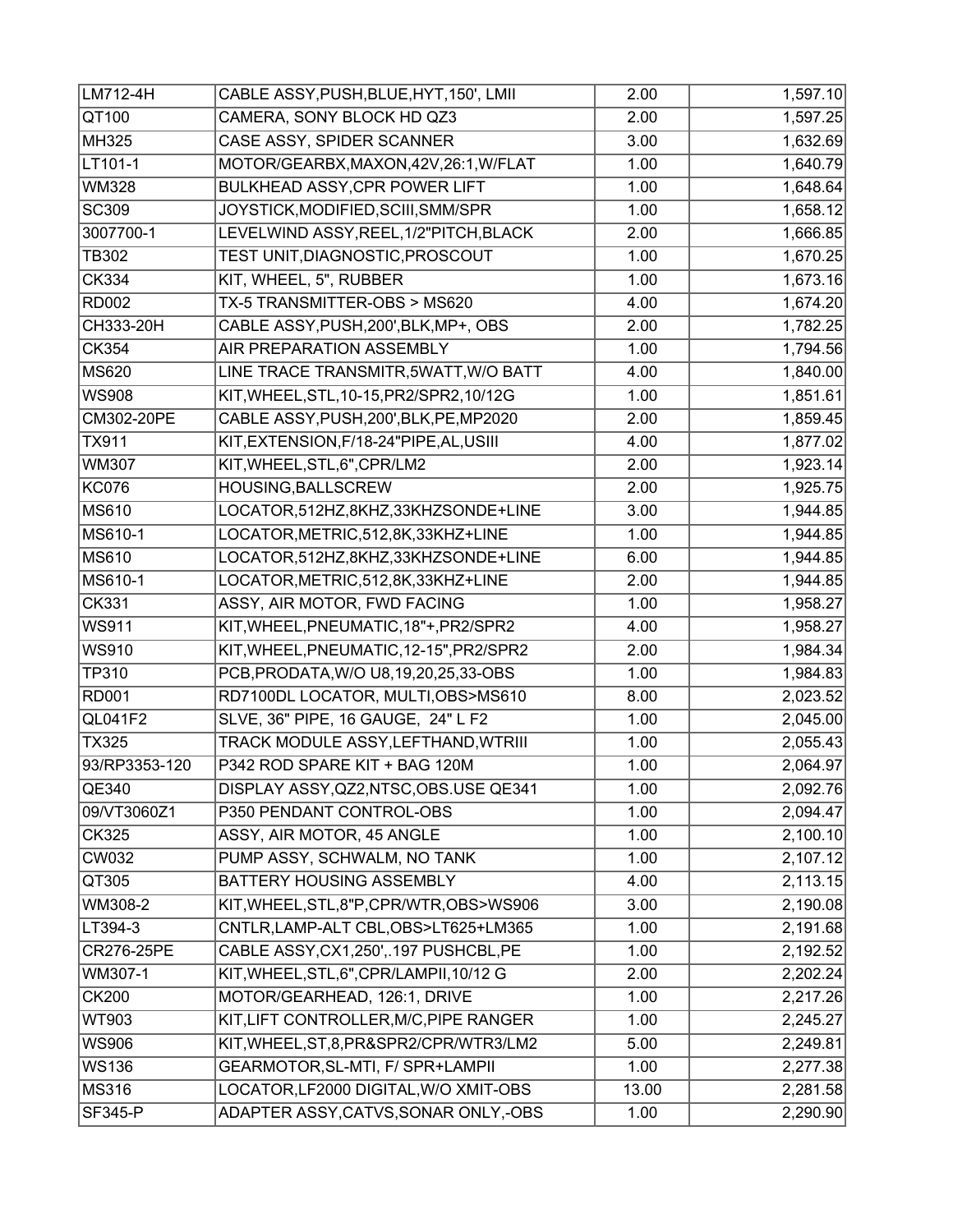| 0705001        | REEL ASSY, W/500'14/4 PWR CABLE          | 2.00              | 2,302.56 |
|----------------|------------------------------------------|-------------------|----------|
| <b>TB334</b>   | KIT, EVAL, REDI                          | 2.00              | 2,302.56 |
| WM317-1        | KIT, SPACER, 6"-15" PIPE, ALUM, CPR&WTR3 | 1.00              | 2,302.56 |
| <b>RL394</b>   | ROLLER ASSY, INVERT, SEAL, ARTICULATNG   | 2.00              | 2,316.93 |
| WM310-2        | KIT, WHEEL, ST, 10-15, CPR/WTR3/LM2 GR   | 2.00              | 2,334.37 |
| <b>TX324</b>   | TRACK MODULE ASSY, RIGHTHAND, WTRIII     | 1.00              | 2,340.67 |
| <b>WT176</b>   | GEARMOTOR, SL-MTI, GROOVED F/NON-SPR     | 2.00              | 2,360.25 |
| TZ236          | WINCH, SUPERWINCH 3000, IMX MAST         | 2.00              | 2,420.87 |
| QE340-9        | DPLY, NTSC, LO PWR, WL, QZ2, OBS>QE341-9 | 1.00              | 2,423.19 |
| LT352          | POWER SUPPLY ASSY, HIGH VOLT, LMP-OBS    | 2.00              | 2,443.77 |
| <b>MS611</b>   | LOCATOR,512HZ,8KHZ,33KHZSONDEW/OBAT      | 1.00              | 2,447.00 |
| <b>RL378</b>   | CONTROLLER ASSY, WINCH, WALL MOUNT       | 1.00              | 2,503.75 |
| 551000         | AIR CONDITIONER, ROOF 9200 F/HEAT        | 1.00              | 2,509.63 |
| SS314          | VACUUM PUMP ASSY, W/3/4 HP, LOGIBALL     | $\overline{1.00}$ | 2,522.59 |
| TX923-2        | KIT, WHEEL, ST, 6"P, WTRIII, MCM 120-OBS | 1.00              | 2,562.97 |
| <b>WM317</b>   | KIT, SPACER, 6"-15"P, BRASS, CPR&WTR3    | 2.00              | 2,563.76 |
| LM341          | PCU ASSY, M/C, LATERAL, LAMPII/K2-OBS    | 3.00              | 2,564.81 |
| TX903          | KIT, EXT, F/7"-15"P, AL, TRCK, WTR3      | 7.00              | 2,618.25 |
| <b>TX914</b>   | KIT, EXT, F/18"-24" P, AL, WHL, WTRIII   | 2.00              | 2,645.22 |
| EC132505-H     | CABLE,8 COND,1 COAX, PLAT, HYT, 500'     | 1.00              | 2,732.65 |
| <b>TX912</b>   | KIT, EXT, F/18-24"P, AL, TRCK/WHL, WTR3  | 2.00              | 2,790.16 |
| NP402          | PCB ASSY, S/C PLL VIDEO DEMOD            | 1.00              | 2,817.34 |
| <b>MS327</b>   | LOCATOR, LF2200 8HZ, 16HZ/512HZ,-OBS     | 3.00              | 2,926.71 |
| MZ904-7        | KIT, OZ3 ADPT>5P MALE W/TAP US21/SMM     | 1.00              | 2,944.06 |
| QE320          | CONTROLLER ASSY, CAMERA, QZ2             | 1.00              | 2,958.52 |
| LM305          | PUSH MOTOR/ENCODER ASSY, LAMP II         | 1.00              | 2,993.99 |
| CH335-35H      | CABLE ASSY, 8 COND, BLK, PUSH, - OBS     | 1.00              | 3,030.16 |
| 10/RP3380-32-  | C541FLEXI 32M REEL-512HZ SONDE           | 1.00              | 3,096.27 |
| <b>RK301</b>   | <b>SWITCH BOX ASSY, ROVER-OBS</b>        | 1.00              | 3,110.44 |
| WM310-1        | KIT, WHEEL, STL, 10-15", CPR/WTR3/LM2    | 7.00              | 3,140.44 |
| MZ904-3        | KIT, OZ3 ADPT>PR W/POWER LIFT, NO TAP    | 1.00              | 3,243.77 |
| WT910          | KIT, TIRE, RUBBER, 10-15", PIPE RANGER   | 8.00              | 3,285.09 |
| <b>SC320</b>   | CONTROLLER, CAM&S. TRC, S/A, SC3, ARIES  | 1.00              | 3,425.45 |
| SC301          | ADAPTER ASSY, S/C ULTRA SHORTY           | 1.00              | 3,502.42 |
| 310003         | MOTOR, 110V, 1/2HP, [NOT SOLD ALONE]     | 1.00              | 3,519.84 |
| FM406-3        | FOOTAGE MTR, ACCU, W/REM. RDOUT, NO CBL  | 1.00              | 3,590.63 |
| <b>WM375</b>   | CAMERA ASY, REARVIEW, CPR/SPR, W/OLFT    | 3.00              | 3,670.00 |
| QT310          | POLE ASSY, 24FT 6 SECTION, QZ3           | 8.00              | 3,738.50 |
| 10/RP3175-62-  | C542 62M STANDARD REEL                   | 1.00              | 3,809.98 |
| <b>WS311</b>   | CAMERA ASSY, REARVIEW, SPR/PR W/LIFT     | 3.00              | 3,820.00 |
| <b>FM300</b>   | FOOTAGE METER, ACCUMETER                 | 1.00              | 3,840.22 |
| 10/HC3740201-1 | CAMERA ASSY 25MM INT/SAFE NTSC           | 1.00              | 3,855.37 |
| <b>WS902</b>   | KIT, RETRO, REARVIEW CAMERA, SPR, NTSC   | 2.00              | 4,075.37 |
| WM329          | HOUSING ASSY, XPRTR, BRASS, CPR          | 1.00              | 4,275.82 |
| MD696          | CONTROLLER ASSY, TOP/BOT RL, K2, 110V    | 1.00              | 4,341.04 |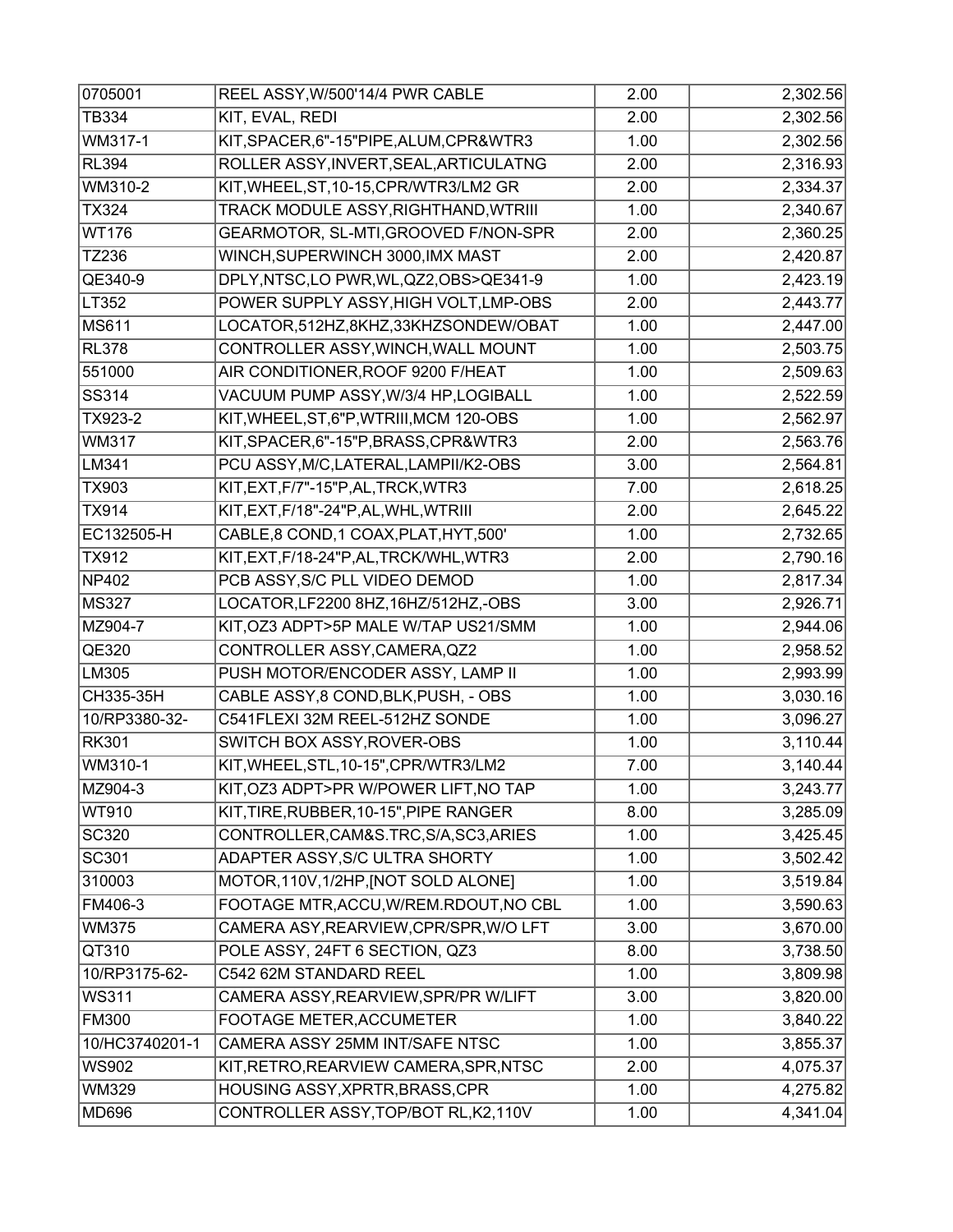| CR00504-H     | CABLE,4COND,1COAX,.250 GRY,HYT,400'       | 1.00  | 4,400.56   |
|---------------|-------------------------------------------|-------|------------|
| LM336-1       | CABLE ASY, LAT, RED, 4CND, 1K', LMII-OBS  | 1.00  | 4,511.75   |
| 09/PE3366V1   | POWERED ELEVATOR COMPLETE KIT             | 1.00  | 4,538.39   |
| LM336-1H      | CABLE ASSY, LAT, RED, 4CND, 1000', LMPII  | 6.00  | 4,736.24   |
| JC342         | DISPLAY ASSY, CUES TRU VUE-OBS            | 18.00 | 4,787.42   |
| TR2247        | GENERATOR, 3.0KW, PORT. HONDA, EU3000IS   | 1.00  | 4,842.56   |
| <b>TX056</b>  | CRADLE BODY, MODULARIZED, WTRIII          | 1.00  | 4,865.91   |
| TX320-1       | TRAN/MTR,FWD,NEU/REV,H-SPD,TRK,WTR        | 1.00  | 4,903.87   |
| TR1141        | INVERTER, SW3012, 3000W XANTREX           | 1.00  | 4,985.79   |
| 600658        | PACKER ASSY, LV 8"                        | 1.00  | 5,005.84   |
| EL11510-H     | CABLE, 10COND, 1COAX, GLD, HYT, 1000'     | 1.00  | 5,045.69   |
| MD906-1       | KIT, K2 PCU EXT CASE, ACC, 110V-OBS       | 2.00  | 5,071.36   |
| QC350-3       | POLE CAM ASSY, WRLS LITESTICK, 2.4GHZ     | 8.00  | 5,234.51   |
| EC132510      | CABLE, 8 COND, 1 COAX, PLATINUM, 1K-OBS   | 1.00  | 5,465.29   |
| 3100070       | MOTOR ASSY, ELECT WINCH 220V INTL         | 1.00  | 5,500.60   |
| GK041         | HOUSING, LINEAR, GK                       | 1.00  | 5,954.42   |
| <b>CK360</b>  | KIT, CAMERA ASSEMBLY, FORWARD FACING      | 1.00  | 5,995.00   |
| HD321-H       | CABLE ASSY, M/C, DUC, 1000', GOLD, HYT    | 1.00  | 6,037.00   |
| WM311         | CABLE ASSY, 1K, ORG, CPR/LMP/CTR-OBS      | 1.00  | 6,091.54   |
| <b>WS308</b>  | LIFT ASSY, POWER, MC, PR/SPR              | 4.00  | 6,300.00   |
| LM336-H       | CABLE ASSY, BRN, 6CND, 1000', LMP2, HYT   | 1.00  | 6,566.74   |
| CH305         | CONTROL UNIT MP+, SD-OBS                  | 4.00  | 6,813.26   |
| <b>MC350</b>  | TRANSPORTER ASSY, M/C, 6", U-SHORTY 21    | 2.00  | 6,815.00   |
| EC132512-H    | CABLE,8 COND,1 COAX, PLAT, HYT, 1200'     | 1.00  | 6,886.69   |
| WM305-1       | CABLE ASSY, M/C 12P, PLT, 1200, MTL-OBS   | 1.00  | 7,178.31   |
| <b>WM330</b>  | LIFT ASSY, POWER, CPR                     | 1.00  | 7,340.00   |
| WM311-11      | CABLE ASY, 1200, ORG, CPR/LMP/CUT-OBS     | 1.00  | 7,379.72   |
| 10/RP3400-12- | C550C CONTROLLER - CUES                   | 1.00  | 7,463.89   |
| <b>MD370</b>  | PCU ASSY, TRUCK MOUNT, K2                 | 2.00  | 7,967.16   |
| TM607-13H     | CABLE ASSY, M/C, 12P, 1500', SMM, MTL, HY | 1.00  | 8,218.92   |
| TX902-1       | KIT, WHEEL MODULES, RUBBER, WTR III       | 2.00  | 9,435.76   |
| <b>TX360</b>  | TRANSPORTER ASSY, M/C, 6", USIII          | 1.00  | <b>TBA</b> |
| SF300         | FLOAT ASSY, SONAR ONLY MODE               | 1.00  | <b>TBA</b> |
| TX361-1       | TRANSPORTER ASSY, M/C, TRACK, WTRIII      | 7.00  | <b>TBA</b> |
| EL11520-H     | CABLE, 10COND, 1COAX, GLD, HYT, 2000'     | 1.00  | <b>TBA</b> |
| LP920         | KIT, LSR PRFLR, 6-15", 1 HEAD, OZ2        | 1.00  | <b>TBA</b> |
| <b>CK322</b>  | KIT, AIR MOTOR SET, SHAFT STYLE           | 1.00  | <b>TBA</b> |
| QT301         | CAMERA HEAD, QZ3                          | 1.00  | <b>TBA</b> |
| TX361         | TRANSPORTER ASSY, M/C, WHEELED, WTRIII    | 6.00  | <b>TBA</b> |
| TX361         | TRANSPORTER ASSY, M/C, WHEELED, WTRIII    | 1.00  | <b>TBA</b> |
| <b>RL358</b>  | HOSE ASSY, 500', W/FITGS, F/RL346 REEL    | 1.00  | <b>TBA</b> |
| <b>MH112</b>  | LIFTER PLUS II, W FOLD SWING ARM          | 1.00  | <b>TBA</b> |
| MH320         | DELL POST-PROCESS-APLNC. ASSY, T440       | 1.00  | <b>TBA</b> |
| LM360         | REEL ASSY, LATERAL, PUSH CABLE, LAMPII    | 1.00  | <b>TBA</b> |
| 10/VT3212-V-  | C550 POWERED DRUM ASSY 305M + SW          | 3.00  | <b>TBA</b> |